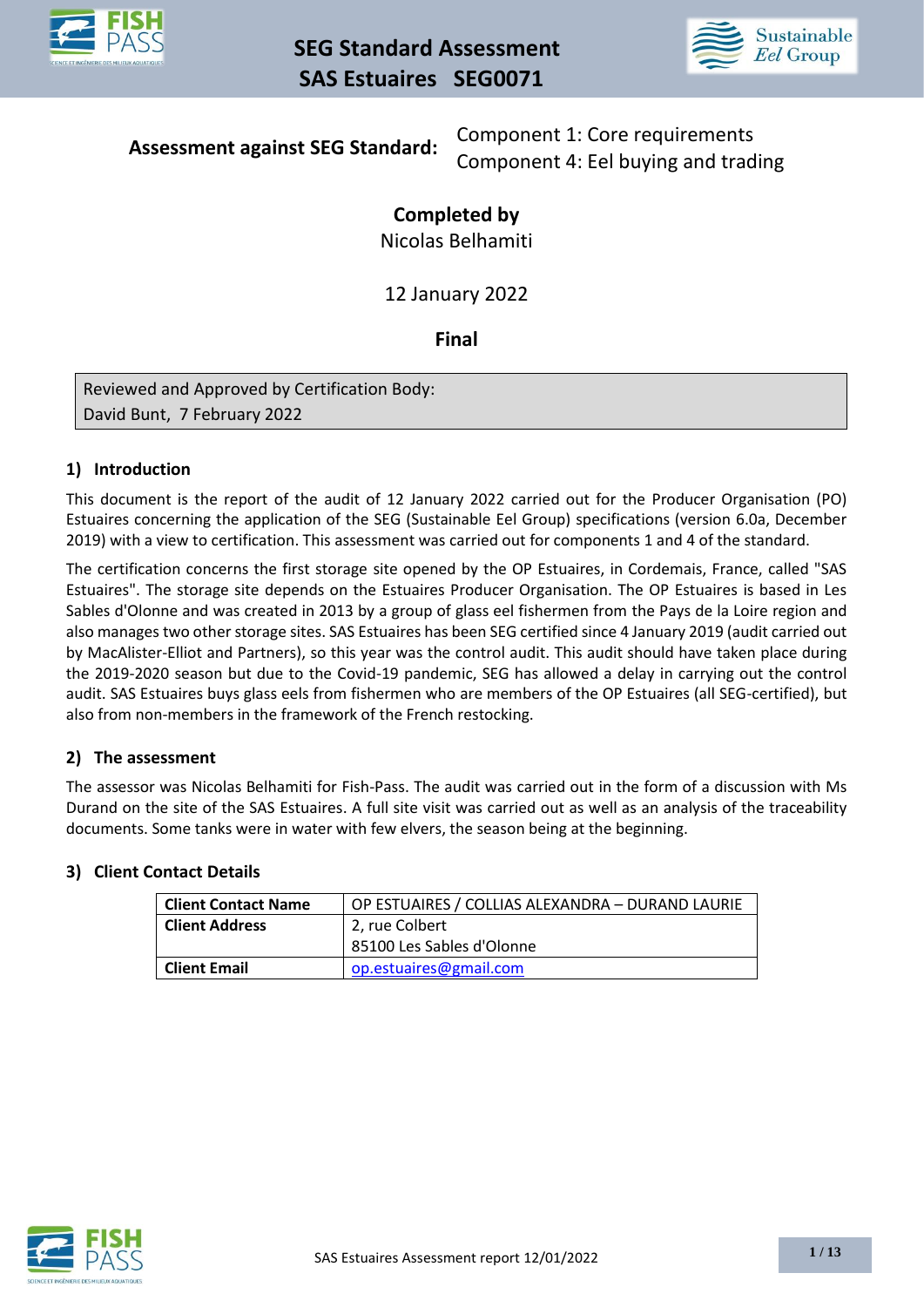



#### **4) Results of the assessment**

The outcome of this assessment is as follows

| <b>Component 1: General Requirements</b>                                                                                      | Auditor's<br>findings | Weighting    | <b>Score</b> |
|-------------------------------------------------------------------------------------------------------------------------------|-----------------------|--------------|--------------|
| 1.1 Commitment to Legality                                                                                                    | Responsible           | 1            | 1            |
| 1.2 Contribution to eel conservation projects (bonus)                                                                         | N/A                   |              |              |
| 1.3 The organisation trades in certified responsibly sourced<br>eels                                                          | Responsible           | 1            |              |
| 1.4 Traceability:                                                                                                             |                       |              |              |
| 1.4.1<br>Incoming products, separation and segregation                                                                        | Aspiring              |              | 0            |
| 1.4.2<br>Outgoing products                                                                                                    | Responsible           |              |              |
| Record keeping and documentation<br>1.4.3                                                                                     | Responsible           |              |              |
| 1.5 Biosecurity & welfare -                                                                                                   |                       |              |              |
| 1.5.2 Eel buying & trading: Biosecurity is present and<br>disease is treated rapidly and appropriate                          | Aspiring              | $\mathbf{1}$ | 0            |
| 1.5.4 Restocking: The risk of restocked eels introducing<br>disease into wild populations has been assessed and is<br>minimal | Responsible           | 1            |              |
|                                                                                                                               | Total                 | 7            | 5            |
| Percentage Responsibility Score: 5/7 =                                                                                        |                       | 71%          |              |

**Finding**: For the generic requirements, the score obtained is 71%, leading to a responsible assessment.

| <b>Component 4: Eel buying and trading</b>                                            | Auditor's<br>findings | Weighting                | <b>Score</b> |
|---------------------------------------------------------------------------------------|-----------------------|--------------------------|--------------|
| 4.0 Segregation of certified and uncertified eels                                     | Not met               | $\overline{\phantom{a}}$ | 0            |
| 4.1 The glass eel holding facility is a registered aquaculture<br>production business | Responsible           | 1                        |              |
| 4.2 Mortality in storage facility                                                     | Aspiring              | $\overline{\phantom{a}}$ | 0            |
| if<br>4.3 Mortality during transport and initial<br>holding<br>transported to farm    | Aspiring              | $\overline{\phantom{a}}$ | 0            |
| 4.4 Water quality                                                                     | Responsible           | 1                        |              |
| 4.5 Handling and welfare                                                              | Responsible           |                          |              |
| 4.6<br>Transport                                                                      | Responsible           | 1                        | 1            |
| 4.7 The required percentage of glass eels is being used for<br>restocking             | Responsible           | 2                        | 2            |
|                                                                                       | Total                 | 12                       | 6            |
| Percentage Responsibility Score: 6/12 =                                               |                       | 50%                      |              |

**Finding:** The SAS Estuaries storage site scored 50% and one criterion not met for component 4.

#### **Summary of assessment and scoring**

| Component                                       | <b>Not Met</b> | <b>Aspiring</b> | Responsible |
|-------------------------------------------------|----------------|-----------------|-------------|
|                                                 |                |                 |             |
|                                                 |                |                 |             |
| Total                                           |                |                 |             |
| $= 11/19$<br><b>Total Responsibility Score:</b> |                |                 | 58%         |

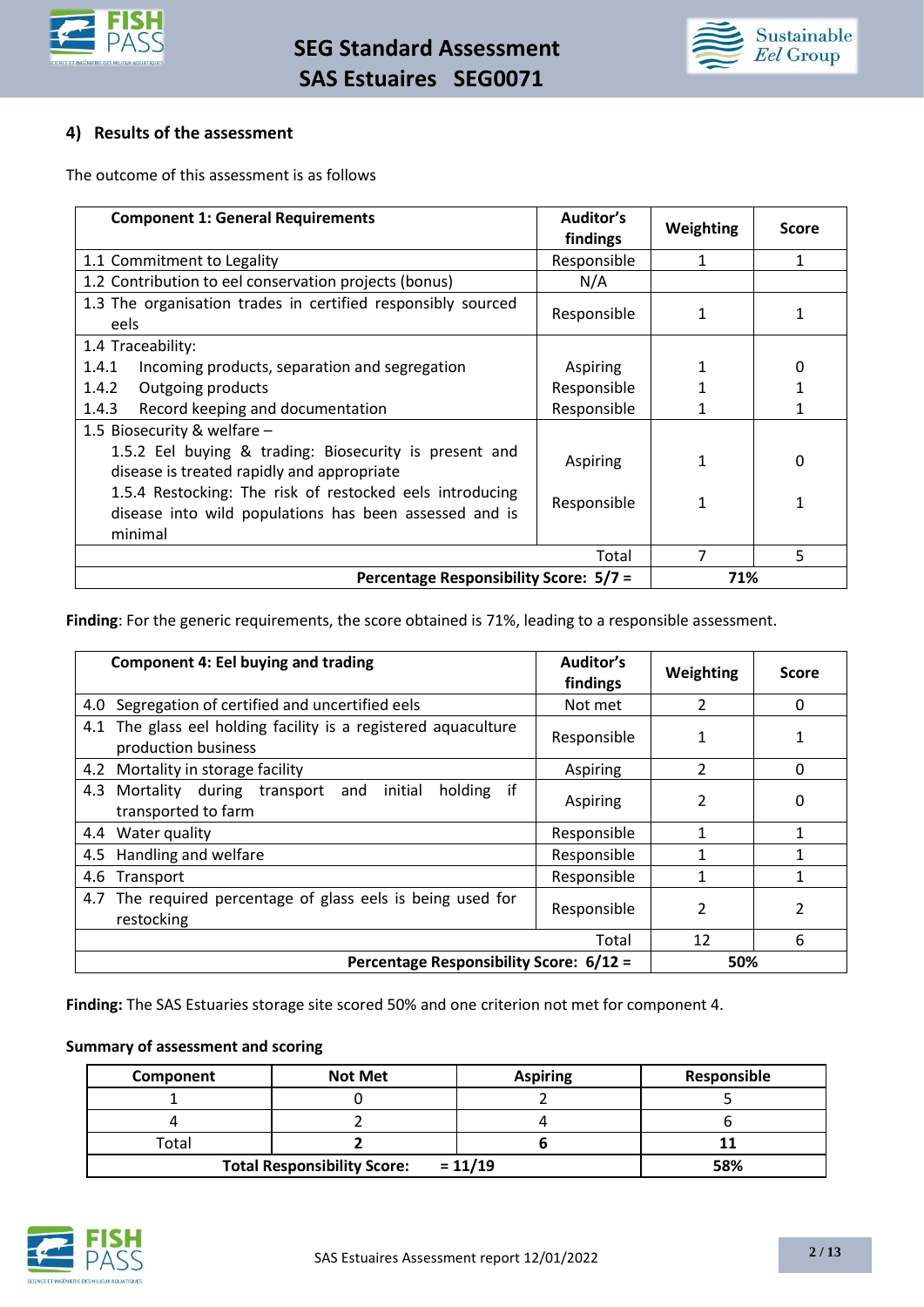



#### **Summary finding:**

The SAS Estuaires storage site, with a score of 58% and one criterion not met, does not meet the criteria for SEG certification. Nevertheless, it would appear that the non-achieved criterion is due to a lack of traceability, which is planned to be corrected this year. In addition, it is also planned to correct the lack of traceability concerning daily mortality, which causes a loss of 4 points on the overall score of the present audit.

In view of this, we recommend issuing a provisional certificate for the time being and carrying out a segregation check between SEG and non-SEG batches for the current year before the start of the next season.

#### **5) Recommendations:**

- 1. With a total responsibility score of 58% and one criterion not met, SAS Estuaires did not reach the required level for a validation of the certificate following the control audit. However, in view of the elements provided and the planned improvements in traceability, a conditional certificate can be issued.
- 2. The OP should consider how to make a positive contribution to eel conservation projects (criteria 1.2) and to have implemented those by the time of the next assessment.
- 3. Regarding criterion 1.4.1 (incoming products): A possible mixing of SEG and non-SEG batches took place during the 2020-2021 season. In order to prove that this is not the case, care should be taken to document basin transfers when they take place.
- 4. Regarding criterion 1.4.2 (outgoing products), for the following seasons, an exit sheet should be set up for each batch and the mortality associated with the batches should be deducted or at least indicated on the exit or transport vouchers. This would allow for more complete and readable traceability. These improvements are already planned by the structure.
- 5. Concerning criterion 1.5.2: Biosecurity practices are good and daily monitoring is performed. However, until now, daily mortality was not recorded. It should therefore be properly recorded from this 2021- 2022 season (improvement already planned by the structure).
- 6. The recommendations for criterion 4.0 (not met) are the same as for criterion 1.4.1. Namely, to make sure that traceability is carried out without loss of data that allows the mixing or not of SEG and non-SEG batches to be verified. This has already been considered by the structure and will be included in the new traceability for the 2021-2022 season.
- 7. Regarding criterion 4.2: In order to have a good knowledge of the mortality of each year of stocking, it will be necessary to set up a daily monitoring of the mortality (already planned by the structure). Also, fishermen have been asked to keep a mortality logbook at home. This will allow a more accurate analysis of mortality during the next audit.
- 8. Concerning criterion 4.3: During a transport for restocking in Germany, a mortality of 66 kg occurred due to lack of oxygen in some boxes. This was due to human error and should not be repeated.

#### **6) Next Audit**

| Question       | <b>Performance of the Client at Audit</b>                                                                                                                | <b>Yes</b>                     | <b>No</b> |
|----------------|----------------------------------------------------------------------------------------------------------------------------------------------------------|--------------------------------|-----------|
| $\mathbf{1}$   | Has the client been part of any external investigation<br>which may be of concern to SEG AND/OR been<br>suspended from any other certification standard? | Enhanced<br>Surveillance       | Go to Q2  |
| $\overline{2}$ | Has the client received a borderline pass for a<br>Component in its previous audit?                                                                      | Enhanced<br>Surveillance       | Go to Q3  |
| 3              | Does the client only buy and sell product (does not<br>physically handle it?)                                                                            | <b>Minimum</b><br>Surveillance | Go to Q4  |
| 4              | All other scenarios                                                                                                                                      | <b>Standard Surveillance</b>   |           |

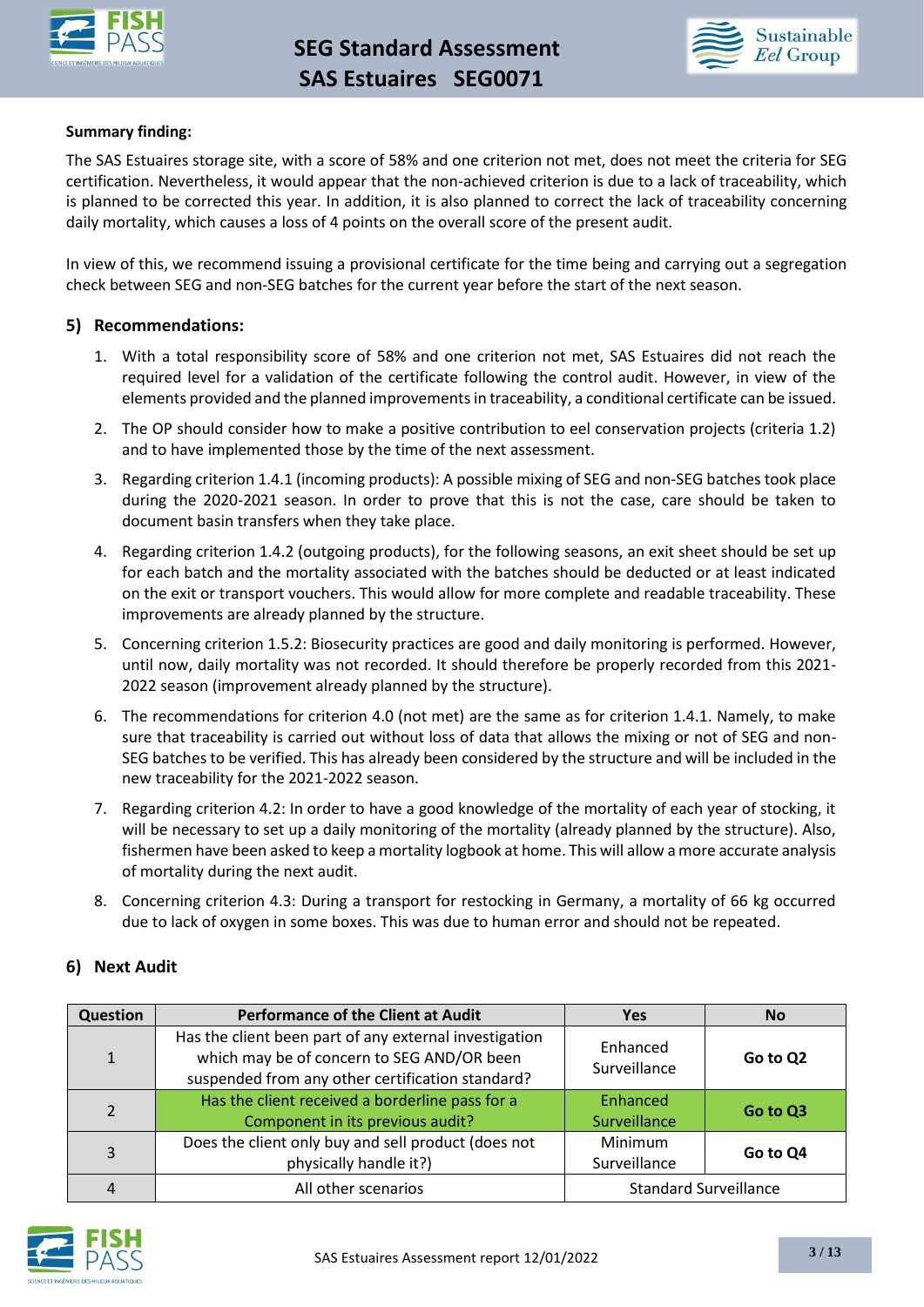



|                          | <b>Certification</b><br><b>Audit</b> | Year 1               | Year 2               | Year 3               | Year 4<br><b>Recertification</b><br><b>Audit</b> |
|--------------------------|--------------------------------------|----------------------|----------------------|----------------------|--------------------------------------------------|
| Minimum<br>Surveillance  | On-Site Audit                        | No Audit             | Remote Audit         | No Audit             | On-Site Audit                                    |
| Standard<br>Surveillance | On-Site Audit                        | No Audit             | On-Site Audit        | No Audit             | On-Site Audit                                    |
| Enhanced<br>Surveillance | <b>On-Site Audit</b>                 | <b>On-Site Audit</b> | <b>On-Site Audit</b> | <b>On-Site Audit</b> | <b>On-Site Audit</b>                             |

Based on the results of the audit, enhanced monitoring is recommended, and the next audit should take place before the start of the next season in November 2022. This audit will only cover the control of the correct segregation between SEG and non SEG batches. This can be done remotely.

#### **7) The Assessment**

**The tables below give the standard and a rationale for the scores given above. The score is highlighted in the appropriate colour.**

| Component 1 – Generic requirements (Weighting: 1 for each criterion) |                                                                                                                                                                              |  |
|----------------------------------------------------------------------|------------------------------------------------------------------------------------------------------------------------------------------------------------------------------|--|
| Criterion 1.1: Commitment to legality                                |                                                                                                                                                                              |  |
| <b>Responsible</b><br><b>indicators</b>                              | For at least the past two years: the organisation has not been found guilty for any offences<br>relating to eel fishing or trading.                                          |  |
| <b>Aspiring</b><br>indicators                                        | For at least the past 12 months: the organisation has not been found guilty for any offences<br>relating to eel fishing or trading.                                          |  |
| <b>Discussion</b>                                                    | Since its establishment in 2013, the organisation has not been linked to any judicial<br>investigations concerning eel fishing or trade.<br>This criterion is therefore met. |  |
| <b>Score</b>                                                         | Responsible                                                                                                                                                                  |  |

|                                         | Criterion 1.2: Contribution to Eel Conservation Projects. (Optional bonus score)                                                                                                                                                                                                                                    |
|-----------------------------------------|---------------------------------------------------------------------------------------------------------------------------------------------------------------------------------------------------------------------------------------------------------------------------------------------------------------------|
| <b>Responsible</b><br><b>indicators</b> | The organisation donates at least 2% of its profits or at least 20% of its corporate<br>responsibility programme to projects that make a positive contribution to eel conservation<br>or population enhancement, such as Eel Stewardship Funds, River Restoration projects,<br>conservation and education projects. |
| <b>Aspiring</b><br>indicators           | The organisation donates $1 - 1.99\%$ of its profits or 10 - 20% of its corporate responsibility<br>programme to projects that make a positive contribution to eel conservation or population<br>enhancement, such as Eel Stewardship Funds, River Restoration projects, conservation and<br>education projects.    |
| <b>Discussion</b>                       | N/A                                                                                                                                                                                                                                                                                                                 |
| <b>Score</b>                            | N/A                                                                                                                                                                                                                                                                                                                 |

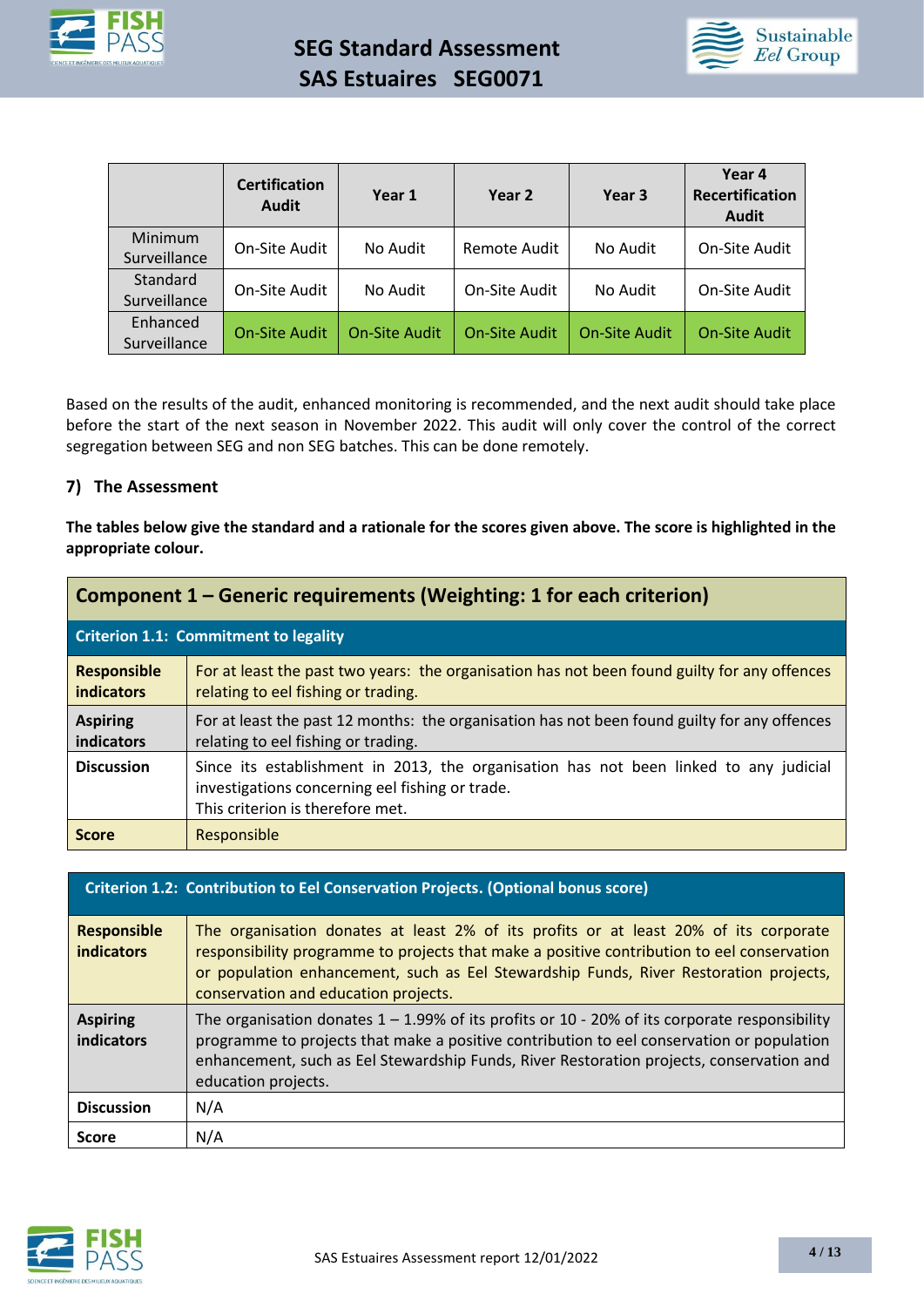



| Criterion 1.3: The organisation trades in certified responsibly sourced eel |                                                                                                                                                                                                                                                                                                                                                                                                                                                                                                                                                                                                                                                                                                                                               |
|-----------------------------------------------------------------------------|-----------------------------------------------------------------------------------------------------------------------------------------------------------------------------------------------------------------------------------------------------------------------------------------------------------------------------------------------------------------------------------------------------------------------------------------------------------------------------------------------------------------------------------------------------------------------------------------------------------------------------------------------------------------------------------------------------------------------------------------------|
| <b>Responsible</b><br><b>indicators</b>                                     | The organisation trades in at least 50% (by number) of certified responsibly sourced eel and<br>has the documentation to demonstrate that.                                                                                                                                                                                                                                                                                                                                                                                                                                                                                                                                                                                                    |
| <b>Aspiring</b><br>indicators                                               | The organisation trades in $10 - 49.9\%$ (by number) of certified responsibly sourced eel and<br>has the documentation to demonstrate that.                                                                                                                                                                                                                                                                                                                                                                                                                                                                                                                                                                                                   |
| <b>Discussion</b>                                                           | Over the last three seasons, the majority of glass eels have been purchased from SEG<br>fishermen. In 2018-2019 the share of SEG glass eels was 66%, in 2019-2020 100% of the glass<br>eels purchased were SEG and in 2020-2021 82% of the glass eels were SEG.<br>In 2018-2019 some end-of-season orders required purchase from non-SEG fishermen but<br>apart from that, SAS Estuaires only buys glass eels from its members, all of whom are SEG.<br>The rate is not always 100% because, during the French restocking, the structure is<br>sometimes obliged to take glass eels from certain non-SEG fishermen and, in this case, the<br>entire French restocking order is considered as non-SEG.<br>The responsibility criterion is met. |
| <b>Score</b>                                                                | Responsible                                                                                                                                                                                                                                                                                                                                                                                                                                                                                                                                                                                                                                                                                                                                   |

| <b>Criterion 1.4: Traceability</b> |  |
|------------------------------------|--|
|                                    |  |

|                                         | 1.4.1: Traceability - Incoming product, separation and segregation                                                                                                                                                                                                                                                                                                                                                                                                                                                                                                                                                                                                                                                                                                                                                                                                                                                             |
|-----------------------------------------|--------------------------------------------------------------------------------------------------------------------------------------------------------------------------------------------------------------------------------------------------------------------------------------------------------------------------------------------------------------------------------------------------------------------------------------------------------------------------------------------------------------------------------------------------------------------------------------------------------------------------------------------------------------------------------------------------------------------------------------------------------------------------------------------------------------------------------------------------------------------------------------------------------------------------------|
| <b>Responsible</b><br><b>indicators</b> | • Certified and uncertified eel products can be clearly and easily traced back to their source.<br>. Where a fishery or buyer, an electronic tele-declaration system is used.<br>. It operates a clear system which ensures that the product remains separated at all stages<br>from arrival to dispatch from non-certified eel products.<br>• The organisation ensures that any products wishing to make a claim as certified do not<br>contain any non-certified eel-based ingredients.<br>. If resolved through mass- or number- balance calculations, the margin of error does not<br>exceed 2%.                                                                                                                                                                                                                                                                                                                           |
| <b>Aspiring</b><br><b>indicators</b>    | • Certified and uncertified eel products can be traced back to their source.<br>• If segregation is not possible, there are clear and auditable records of the numbers of<br>certified and uncertified eels entering the organisation at each facility.<br>. It can demonstrate through auditable records that the number of certified eels exiting the<br>organisation in a ear did not exceed the number that entered.<br>• If resolved through mass- or number- balance calculations, the margin of error does not<br>exceed 5% or if a farm, the 2800 pieces per 1 kg of glass eels is applied.                                                                                                                                                                                                                                                                                                                            |
| <b>Discussion</b>                       | All fishermen who are members of the structure use the remote declaration and purchases<br>are declared via Visiomer.<br>For the 2019-2020 season, all glass eels were SEG so there was no segregation to be made<br>between SEG and non-SEG.<br>For the 2020-2021 season, part of the French restocking batch was purchased from non-SEG<br>fishermen. The stocking period for the French restocking overlaps with other orders from SAS<br>Estuaires. A study of the distribution of these orders and the French restocking in the basins<br>was carried out and it was noted that there was a possible mixing of batches in certain basins.<br>After discussion with Mrs Durand, it seems that the tanks have been emptied and cleaned to<br>receive the French restocking and avoid any mixing of batches. However, there is no<br>documentation to confirm this and therefore mixing of SEG and non-SEG fish is possible. |

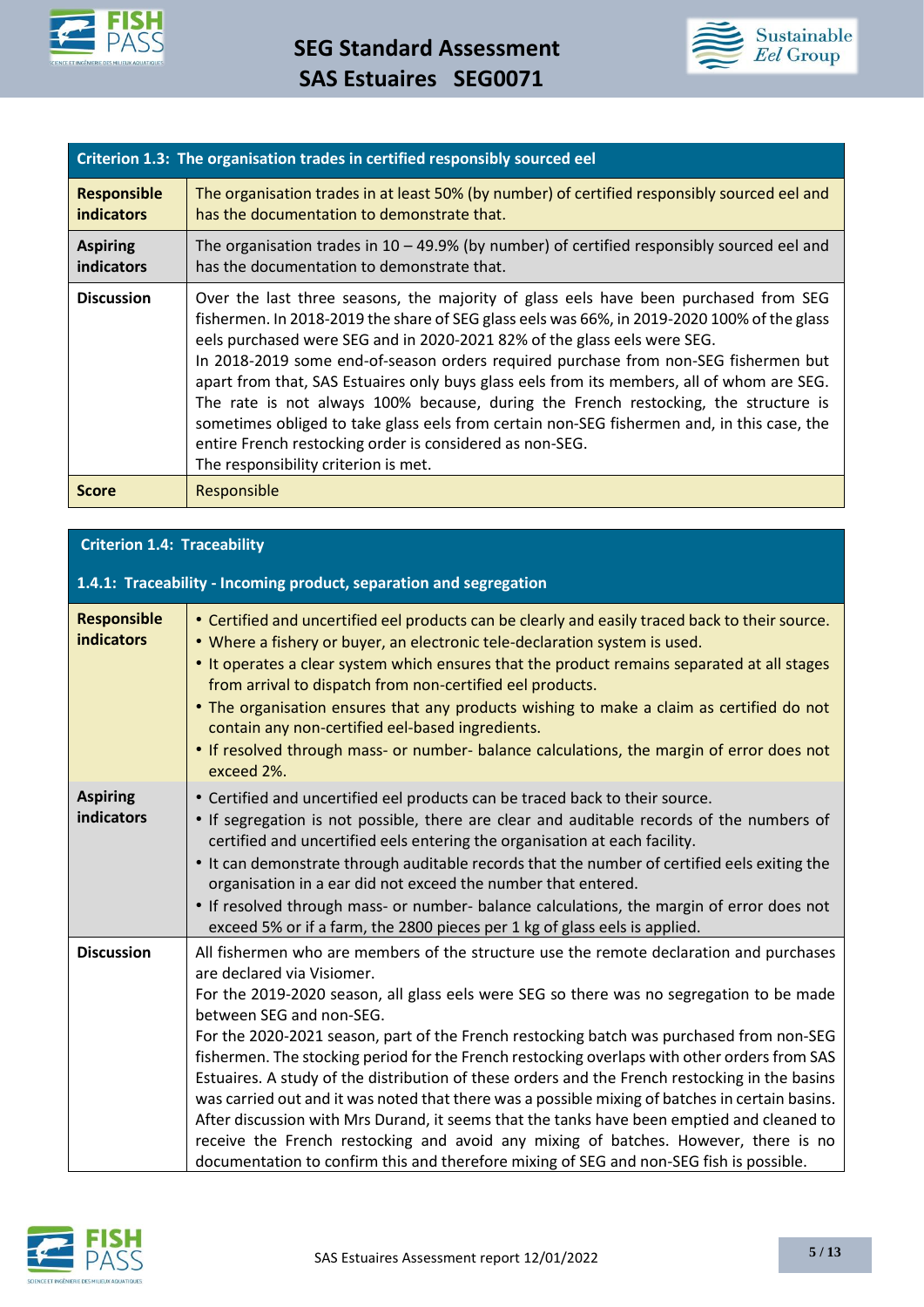



|              | The share of certified and non-certified glass eels entering the organisation is identical to that<br>which emerges from the organisation.<br>This criterion is therefore aspiring and in future it will be necessary to trace the transfers of<br>pools to prove that there is no mixing of batches between the usual orders and the French<br>restocking. |
|--------------|-------------------------------------------------------------------------------------------------------------------------------------------------------------------------------------------------------------------------------------------------------------------------------------------------------------------------------------------------------------|
| <b>Score</b> | Aspiring                                                                                                                                                                                                                                                                                                                                                    |

|                                         | 1.4.2: Traceability - Outgoing product                                                                                                                                                                                                                                                                                                                                                                                                                                                                                                                                                                                                                                                                                                                                                                                                                                                                                                                                                                                                                                                                                                                                                                                                                                                                                                                           |  |
|-----------------------------------------|------------------------------------------------------------------------------------------------------------------------------------------------------------------------------------------------------------------------------------------------------------------------------------------------------------------------------------------------------------------------------------------------------------------------------------------------------------------------------------------------------------------------------------------------------------------------------------------------------------------------------------------------------------------------------------------------------------------------------------------------------------------------------------------------------------------------------------------------------------------------------------------------------------------------------------------------------------------------------------------------------------------------------------------------------------------------------------------------------------------------------------------------------------------------------------------------------------------------------------------------------------------------------------------------------------------------------------------------------------------|--|
| <b>Responsible</b><br><b>indicators</b> | • Where a fishery or buyer, an electronic tele-declaration system is used<br>• Documentation is well maintained with a maximum of 2% error in the following:<br>• The organisation correctly uses batch-coding for labelling certified product, which can be<br>on the packaging for the product, or included in the documentation (e.g., invoice) with the<br>assignment<br>• All product to be sold as certified by an organisation is accompanied by an invoice which<br>meets the following criteria:<br>Includes an appropriate batch code<br>Includes a record of the quantity (no. & weight) of product and to whom it was sold                                                                                                                                                                                                                                                                                                                                                                                                                                                                                                                                                                                                                                                                                                                           |  |
| <b>Aspiring</b><br>indicators           | Documentation is well maintained. If resolved through mass- or number- balance<br>calculations, the margin of error does not exceed 5% in the following (or if a farm, the<br>2800 pieces per 1 kg of glass eels is applied):<br>• The organisation correctly uses batch-coding for labelling certified product, which can be<br>on the packaging for the product, or included in the documentation (e.g., invoice) with<br>the assignment.<br>• All products to be sold as certified by an organisation are accompanied by an invoice which<br>meets the following criteria:<br>- Includes an appropriate batch code.<br>- Includes a record of the quantity (no. & weight) of product and to whom it was sold.                                                                                                                                                                                                                                                                                                                                                                                                                                                                                                                                                                                                                                                 |  |
| <b>Discussion</b>                       | Sales are declared to the administration by the OP Estuaires for all storage sites. For sales<br>in France, the remote declaration on Visiomer is made and for sales abroad the TRACES<br>(TRAde Control and Expert System) remote procedure is used. In all cases, a delivery note<br>with the batch number and the quantity in weight (kg) of glass eels is issued and associated<br>with the fishing sheets corresponding to the batch.<br>The exit of the batches is done and traceable, but the system could be improved. For the<br>moment it consists of a simple Excel file but there is no specific sheet for each batch<br>output. Moreover, the weight of the batch is always the same between entry and exit.<br>However, given the mortality occurring in the ponds, the exit voucher should have a lower<br>weight by subtracting the mortality quantified on the batch. The new forms created for<br>the 2021-2022 season will allow better traceability.<br>For the 2020-2021 season, there is a slight positive difference (+0.18%) between entries<br>and exits. This is due to rounding differences on several batches.<br>The batch codes are well indicated as well as the names and SEG numbers of each<br>fisherman who contributed to the batch.<br>In view of these elements, it is possible to consider this criterion as responsible. |  |
| <b>Score</b>                            | Responsible                                                                                                                                                                                                                                                                                                                                                                                                                                                                                                                                                                                                                                                                                                                                                                                                                                                                                                                                                                                                                                                                                                                                                                                                                                                                                                                                                      |  |

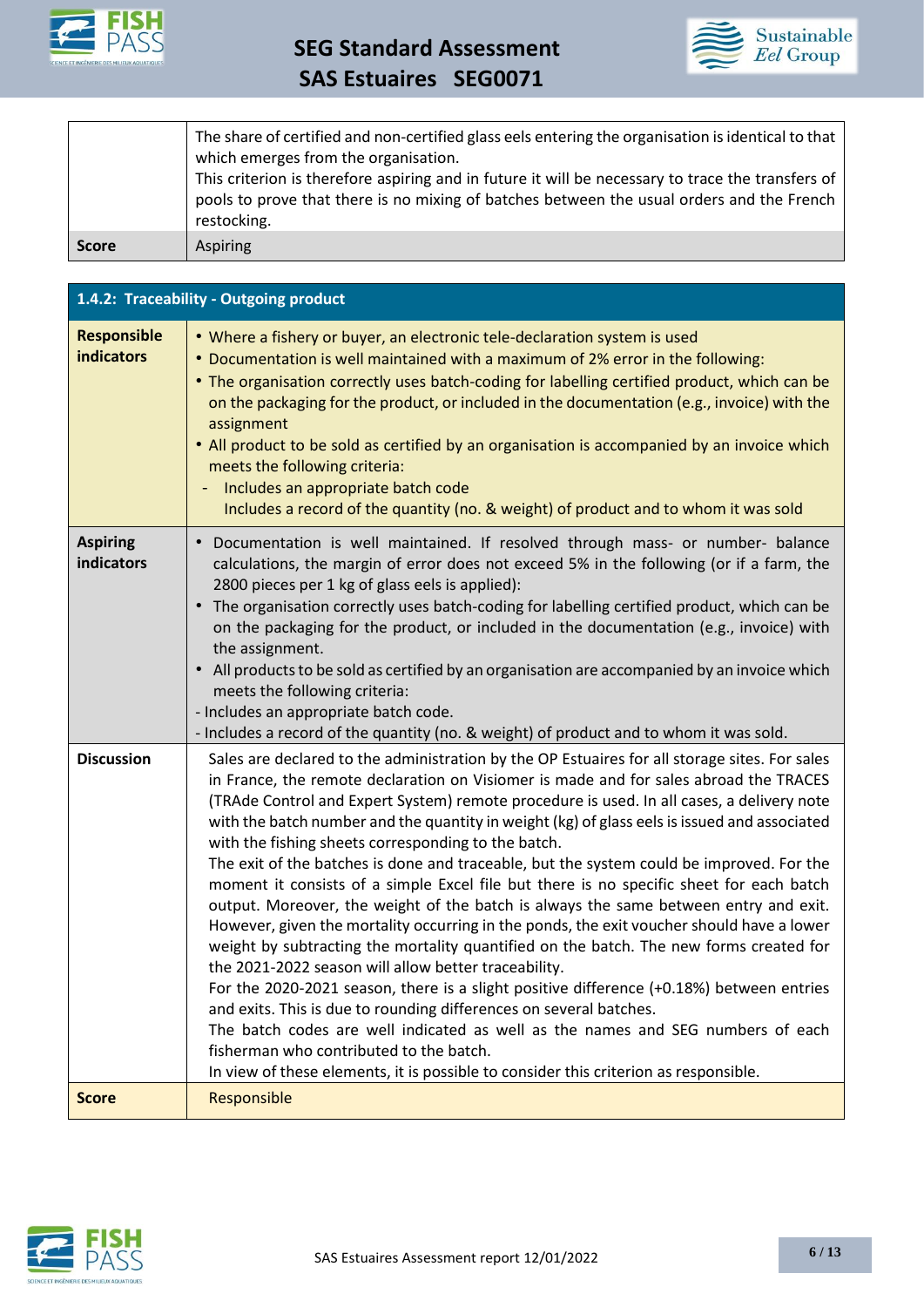



| 1.4.3: Traceability - Record keeping and documentation |                                                                                                                                                                                                                                                                                                                                                                                                                                                                                                                                                                                                                                                                                                                       |  |
|--------------------------------------------------------|-----------------------------------------------------------------------------------------------------------------------------------------------------------------------------------------------------------------------------------------------------------------------------------------------------------------------------------------------------------------------------------------------------------------------------------------------------------------------------------------------------------------------------------------------------------------------------------------------------------------------------------------------------------------------------------------------------------------------|--|
| <b>Responsible</b><br><b>indicators</b>                | The organisation operates a system that allows the tracking and tracing of all eels from<br>$\bullet$<br>purchase to sale and including any steps in between. In the case of live eels this should<br>include the ability to track each batch delivered to a buyer to be connected back to a<br>water, a time period (maximum duration one month) and specific fisherman/vessel.<br>If a fisherman or buyer, a tele-declaration system is used to report catches and trade.<br>$\bullet$<br>The organisation operates a system that also allows for the completion of a batch<br>reconciliation of eel product by weight over a given period.<br>The organisation maintains records for a minimum of three (3) years. |  |
| <b>Aspiring</b><br><b>indicators</b>                   | The above requirements are met except that:<br>Records have been maintained for less than three (3) years<br>If a fisherman or trader, a tele-declaration system is planned to be used to report catches<br>and trade in the next season                                                                                                                                                                                                                                                                                                                                                                                                                                                                              |  |
| <b>Discussion</b>                                      | The SAS estuaries was opened in the 2018-2019 season and paper documentation is<br>available for all seasons. All documents are scanned and stored.<br>The fishing sheets and all the product traceability data are kept in well-organised files,<br>and it is easy to find the information and reconstruct the origin and weight of the glass<br>eels making up the batch.<br>The purchase of glass eels is tele-declared on the FranceAgrimer website (Visiomer) in<br>accordance with French legislation.<br>Thus, this criterion can be considered as responsible.                                                                                                                                                |  |
| <b>Score</b>                                           | Responsible                                                                                                                                                                                                                                                                                                                                                                                                                                                                                                                                                                                                                                                                                                           |  |

# **Criterion 1.5: Biosecurity & welfare – Eel and eel products are provided with minimal risk of diseases, parasites and alien species**

| <b>Responsible</b><br><b>indicators</b> | • The use of chemicals follows legal requirements of the appropriate EU regulations and of<br>the country concerned.<br>• The facility has the appropriate permissions to operate from the relevant licensing<br>authority.<br>. An effective and documented biosecurity plan is in place and there is evidence that it is<br>being followed.<br>• Records are available showing regular monitoring of health and a possible sign of stress<br>according to the facility's plan (including the completion of microscope parasite checks)<br>and daily mortality is recorded.<br>• Records are maintained according to the Medicines Regulations for use of any medicines |
|-----------------------------------------|--------------------------------------------------------------------------------------------------------------------------------------------------------------------------------------------------------------------------------------------------------------------------------------------------------------------------------------------------------------------------------------------------------------------------------------------------------------------------------------------------------------------------------------------------------------------------------------------------------------------------------------------------------------------------|
|                                         | and/or chemicals used in the facility.                                                                                                                                                                                                                                                                                                                                                                                                                                                                                                                                                                                                                                   |
| <b>Aspiring</b><br>indicators           | • The use of chemicals follows legal requirements of the appropriate EU regulations and of<br>the country concerned.                                                                                                                                                                                                                                                                                                                                                                                                                                                                                                                                                     |
|                                         | • The facility has the appropriate permissions to operate from the relevant authority                                                                                                                                                                                                                                                                                                                                                                                                                                                                                                                                                                                    |
|                                         | • An effective and documented biosecurity plan is in place and there is evidence that it is<br>being followed.                                                                                                                                                                                                                                                                                                                                                                                                                                                                                                                                                           |
|                                         | • Eels are regularly monitored for health and possible signs of stress (although this might<br>not be documented) and daily mortality is recorded.                                                                                                                                                                                                                                                                                                                                                                                                                                                                                                                       |

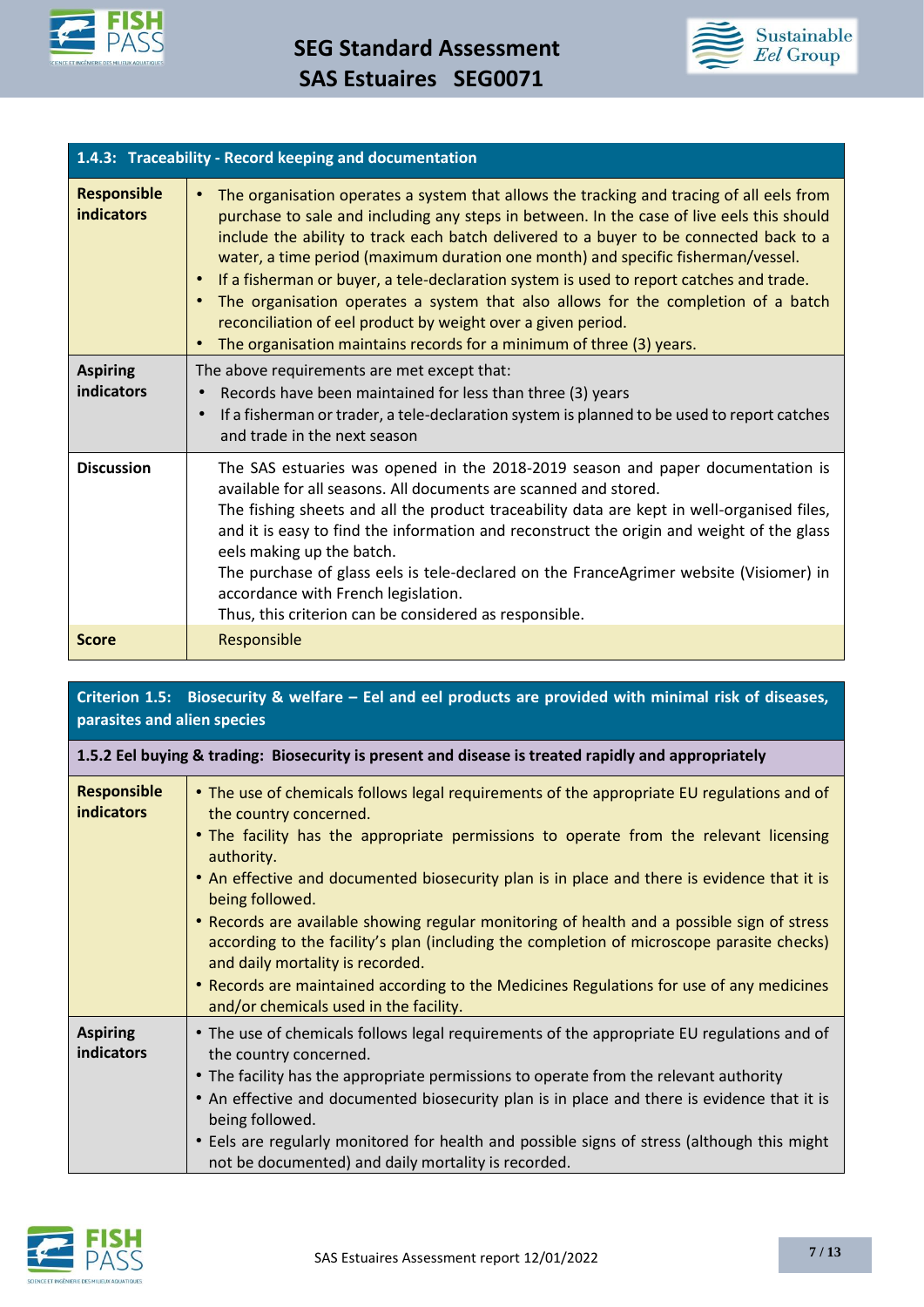



|                   | • Records are maintained according to the Medicines Regulations for use of any medicines<br>and/or chemicals used in the facility.                                                                                                                                                                                                                                                                                                                                                                                                                                                                                                                                                                                                                                                                                                                                                                                                                                                                                                                                                                                                                                                                                                                                                                                                                                                                                                       |
|-------------------|------------------------------------------------------------------------------------------------------------------------------------------------------------------------------------------------------------------------------------------------------------------------------------------------------------------------------------------------------------------------------------------------------------------------------------------------------------------------------------------------------------------------------------------------------------------------------------------------------------------------------------------------------------------------------------------------------------------------------------------------------------------------------------------------------------------------------------------------------------------------------------------------------------------------------------------------------------------------------------------------------------------------------------------------------------------------------------------------------------------------------------------------------------------------------------------------------------------------------------------------------------------------------------------------------------------------------------------------------------------------------------------------------------------------------------------|
| <b>Discussion</b> | The facility has all the necessary permits. The sanitary approval number is FR44045017CE<br>The only chemical product used is AGRIGERM 1510, a universal disinfectant.<br>A biosecurity plan is posted on the wall in the glass eel storage area. It is clear and makes it<br>possible to know how to proceed.<br>The tanks are monitored daily and each time dead glass eels are removed; the temperature<br>and oxygen are taken in one or two tanks. This is recorded on a sheet available in the offices<br>above the fish tank.<br>The other physico-chemical parameters are not monitored but a visual check is made every<br>day.<br>Daily mortality is not currently recorded (this is planned to be done from the 2021-2022<br>season).<br>A minimum of 1/3 water renewal is conducted every day for each pond. If necessary, a<br>change of tank is conducted. In the event of a basin emptying, a new form has been created<br>to record the washing of the basin.<br>The practices outlined are in line with the SEG standard and regular monitoring of the ponds<br>is conducted. The monitoring that will be conducted from the current season onwards<br>theoretically achieves the responsibility criteria. However, the documentation of the last<br>two seasons does not allow us to know the daily mortality. This discrepancy will be<br>corrected, but for the moment only the aspiring criterion has been reached. |
| <b>Score</b>      | <b>Aspiring</b>                                                                                                                                                                                                                                                                                                                                                                                                                                                                                                                                                                                                                                                                                                                                                                                                                                                                                                                                                                                                                                                                                                                                                                                                                                                                                                                                                                                                                          |

| 1.5.4 Restocking: The risk of restocked eels introducing disease into wild populations has been assessed<br>and is minimal |                                                                                                                                                                                                                                                                                                                                                                                                                                                                                                |
|----------------------------------------------------------------------------------------------------------------------------|------------------------------------------------------------------------------------------------------------------------------------------------------------------------------------------------------------------------------------------------------------------------------------------------------------------------------------------------------------------------------------------------------------------------------------------------------------------------------------------------|
| <b>Responsible</b><br><b>indicators</b>                                                                                    | Eels are tested before restocking and found to be free of disease AND/OR eels are from a<br>known source which is tested on at least an annual basis and known to be free of disease.                                                                                                                                                                                                                                                                                                          |
| <b>Aspiring</b><br>indicators                                                                                              | Eels are tested before restocking when first sourced from a new area, and periodically (at<br>least annually) thereafter to ensure they are free from disease.                                                                                                                                                                                                                                                                                                                                 |
| <b>Discussion</b>                                                                                                          | Each batch of glass eels for restocking is systematically tested. Last year, the test revealed<br>two positive EVEX out of the 6 tested. After consultation with the project leader of the<br>restocking (COREPEM), positive tests are increasingly frequent but do not block the<br>restocking operations because the sector where the glass eels are dumped is not free of this<br>disease.<br>Thus, as everything is done in accordance with the rules and the result of the tests does not |
|                                                                                                                            | affect the restocking operations, we consider this criterion to be responsible.                                                                                                                                                                                                                                                                                                                                                                                                                |
| <b>Score</b>                                                                                                               | Responsible                                                                                                                                                                                                                                                                                                                                                                                                                                                                                    |

| <b>Summary scores for component 1</b> |  |
|---------------------------------------|--|
| Not Met                               |  |
| Not applicable                        |  |
| Aspiring                              |  |
| Responsible                           |  |

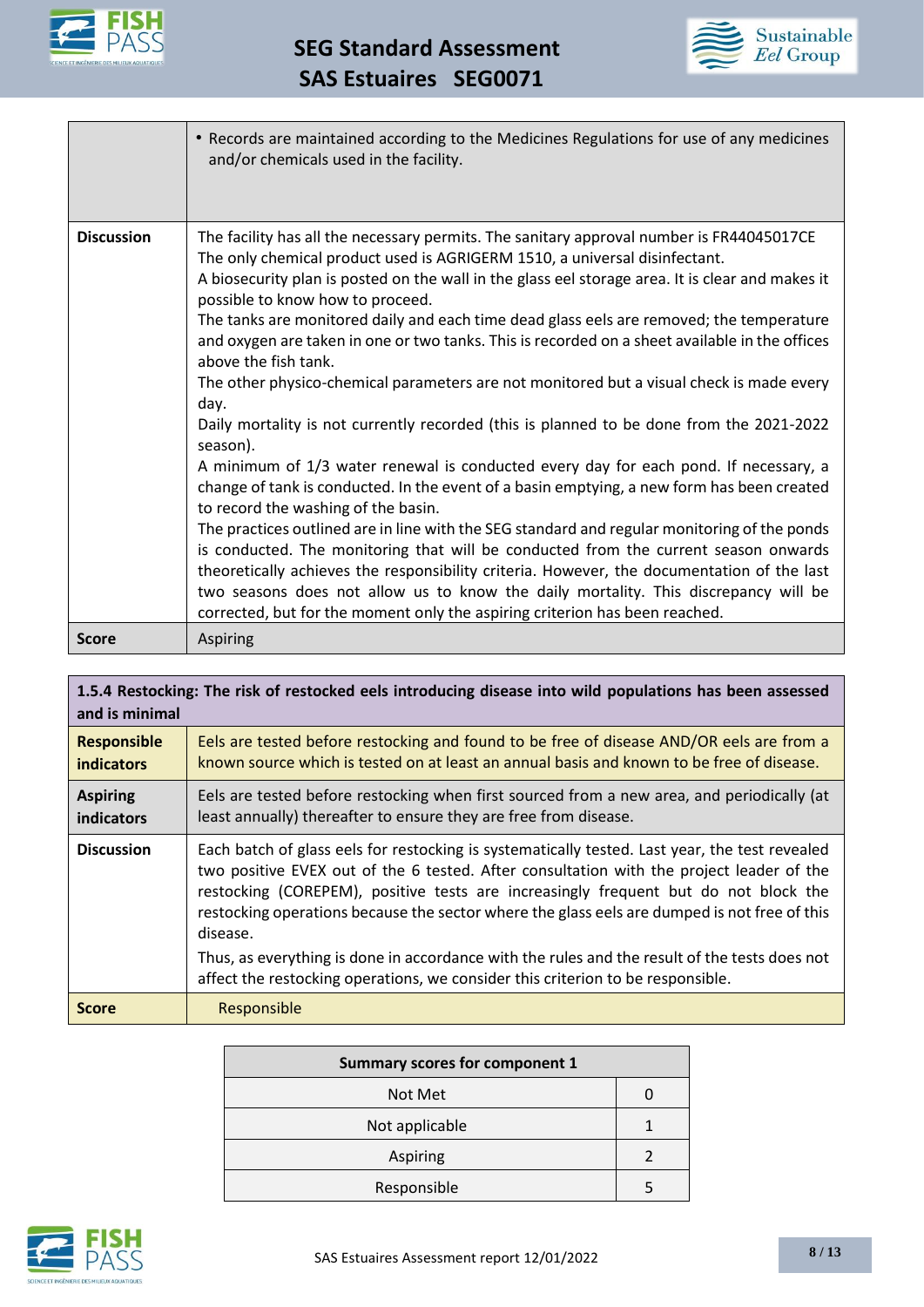

# **SEG Standard Assessment SAS Estuaires SEG0071**



| Total possible                                  |     |
|-------------------------------------------------|-----|
| % Responsibility (Responsible / Total possible) | 71% |

| <b>Component 4 - Eel buying and trading</b>                  |                                                                                                |
|--------------------------------------------------------------|------------------------------------------------------------------------------------------------|
| Criterion 4.0: Segregation of certified and uncertified eels |                                                                                                |
| <b>Weighting: 2</b>                                          |                                                                                                |
| <b>Responsible</b>                                           | Certified and non-certified are kept separated, from point of collection through holding to    |
| <b>indicators</b>                                            | sale and onward transport.                                                                     |
| <b>Aspiring</b>                                              | None.                                                                                          |
| <b>indicators</b>                                            |                                                                                                |
| <b>Discussion</b>                                            | For the 2020-2021 season, part of the French restocking batch has been purchased from non-     |
|                                                              | SEG fishermen. The storage period for the French restocking overlaps with other orders from    |
|                                                              | SAS Estuaires. A study of the distribution of these orders and the French restocking in the    |
|                                                              | basins was carried out and it was noted that there was a possible mixing of batches in certain |
|                                                              | basins.                                                                                        |
|                                                              | After discussion with Mrs Durand, it seems that the ponds have been emptied and cleaned        |
|                                                              | to accommodate the French restocking and avoid any mixing of batches. However, there is        |
|                                                              | no documentation to confirm this and therefore mixing of SEG and non-SEG fish is possible.     |
|                                                              | This constitutes a serious non-compliance. This non-compliance should not be repeated and      |
|                                                              | the segregation of batches should be checked for the 2021-2022 season.                         |
| <b>Score</b>                                                 | Not met                                                                                        |

# **Criterion 4.1: The Glass eel holding facility is a registered Aquaculture Production Business**

| Weighting: 1                            |                                                                                                                                   |
|-----------------------------------------|-----------------------------------------------------------------------------------------------------------------------------------|
| <b>Responsible</b><br><b>indicators</b> | The Glass eel holding facility is a registered Aquaculture Production Business.                                                   |
| <b>Aspiring</b><br><b>indicators</b>    | The facility is not a registered Aquaculture Production Business, but has credible plans to<br>register within the next 6 months. |
| <b>Discussion</b>                       | The company has an aquaculture zoosanitary approval: FR 44045017CE.                                                               |
| <b>Score</b>                            | Responsible                                                                                                                       |

# **Criterion 4.2: Mortality in storage facility**

| <b>Weighting: 2</b> |                                                                                                 |
|---------------------|-------------------------------------------------------------------------------------------------|
| <b>Responsible</b>  | Mortality rate over the season is less than 2% on average.                                      |
| <b>indicators</b>   |                                                                                                 |
| <b>Aspiring</b>     | Mortality rate over the season is less than or equal to 5% on average but greater than or       |
| indicators          | equal to 2%.                                                                                    |
| <b>Discussion</b>   | As mortality has not been regularly monitored and recorded in recent seasons, it is difficult   |
|                     | to calculate mortality within the storage site. However, one rendering was carried out at the   |
|                     | end of the season last year. A priori, this corresponds to the cumulative mortality of the last |

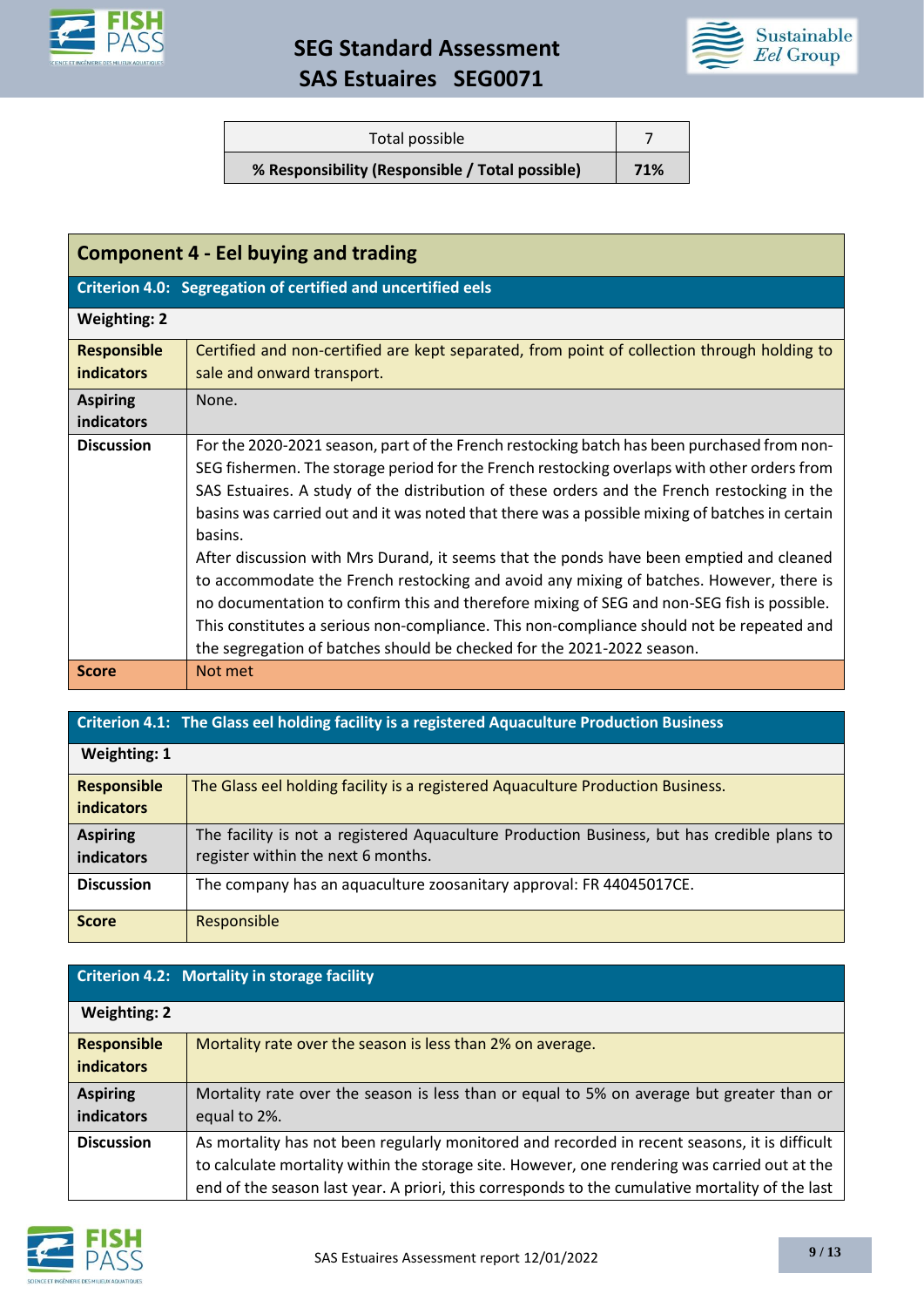



three seasons. If this is the case, the average mortality over the last three seasons would be 1.9%. If we relate the cull weight to the 2020-2021 season, this gives a mortality of 4%.

In the absence of regular and recorded monitoring we cannot exclude that the rendering corresponds only to the last fishing season.

Furthermore, most fishermen store their fish in a fish tank for a minimum of 48 hours before delivering them to the storage centre. The study by Le Roux and Guigue (2002) showed that it is during the period of 2 to 3 days after fishing that the main mortalities are observed. We therefore recommend that each fisherman keep a mortality logbook that can be linked to a quantity of glass eels caught and to a defined period (e.g., one or more fishing sheets). The mortality logbooks should be presented at the next audit. Mortality can thus be assessed over the entire stocking period.

Considering all these elements, the awareness criterion is met. Daily monitoring of mortality is planned and fishermen have been asked to keep a mortality logbook at home. This will allow a more accurate analysis of mortality during the next audit. **Score** Aspiring

| Criterion 4.3: Mortality during transport and initial holding if transported to farm |  |
|--------------------------------------------------------------------------------------|--|
|--------------------------------------------------------------------------------------|--|

| <b>Weighting: 2</b>                     |                                                                                                                                                                                                                                                                                                                                                                                                                                                                                                                                                                                                                                                                                                                                                                                                                                                                                                                                                    |
|-----------------------------------------|----------------------------------------------------------------------------------------------------------------------------------------------------------------------------------------------------------------------------------------------------------------------------------------------------------------------------------------------------------------------------------------------------------------------------------------------------------------------------------------------------------------------------------------------------------------------------------------------------------------------------------------------------------------------------------------------------------------------------------------------------------------------------------------------------------------------------------------------------------------------------------------------------------------------------------------------------|
| <b>Responsible</b><br><b>indicators</b> | • Buyers source at least 90% of their eels from certified suppliers. OR<br>• Mortality during transport and for the first week at the farm is less than 2% on average.                                                                                                                                                                                                                                                                                                                                                                                                                                                                                                                                                                                                                                                                                                                                                                             |
| <b>Aspiring</b><br>indicators           | • Buyers source 50% - 89.9% of their eels from certified suppliers. OR<br>• Mortality during transport and for the first week at the farm is less than or equal to 3% on<br>average but greater than or equal to 2% on average.                                                                                                                                                                                                                                                                                                                                                                                                                                                                                                                                                                                                                                                                                                                    |
| <b>Discussion</b>                       | When delivered for restocking in Germany, there was a mortality of 66 kg for an order of 375<br>kg. This is 17.6% and far in excess of the rates required by the SEG. However, this was due to<br>human error. During the packing process, it seems that the operator in charge of injecting<br>oxygen into the boxes did not realise that the oxygen cylinder was empty. As a result, many<br>boxes left without pure oxygen added inside.<br>The auditor contacted several of SAS Estuaires' customers and received feedback from a farm<br>that does grow-out. On the batch purchased in 2020-2021, the cumulative mortality from<br>transport and the first week on the farm was 2.6%.<br>The structure only buys SEG-certified glass eels (apart from the special case of French<br>restocking).<br>In view of these elements and despite the very high mortality on one order due to human<br>error, we consider this criterion as aspiring. |
| <b>Score</b>                            | <b>Aspiring</b>                                                                                                                                                                                                                                                                                                                                                                                                                                                                                                                                                                                                                                                                                                                                                                                                                                                                                                                                    |

| <b>Criterion 4.4: Water quality</b>     |                                                                                                                                                                                    |  |
|-----------------------------------------|------------------------------------------------------------------------------------------------------------------------------------------------------------------------------------|--|
| Weighting: 1                            |                                                                                                                                                                                    |  |
| <b>Responsible</b><br><i>indicators</i> | • A system is in place that is expected to keep key water quality parameters within suitable<br>tolerances for healthy eel survival (e.g., Ammonia, Suspended Solids, pH, Oxygen). |  |

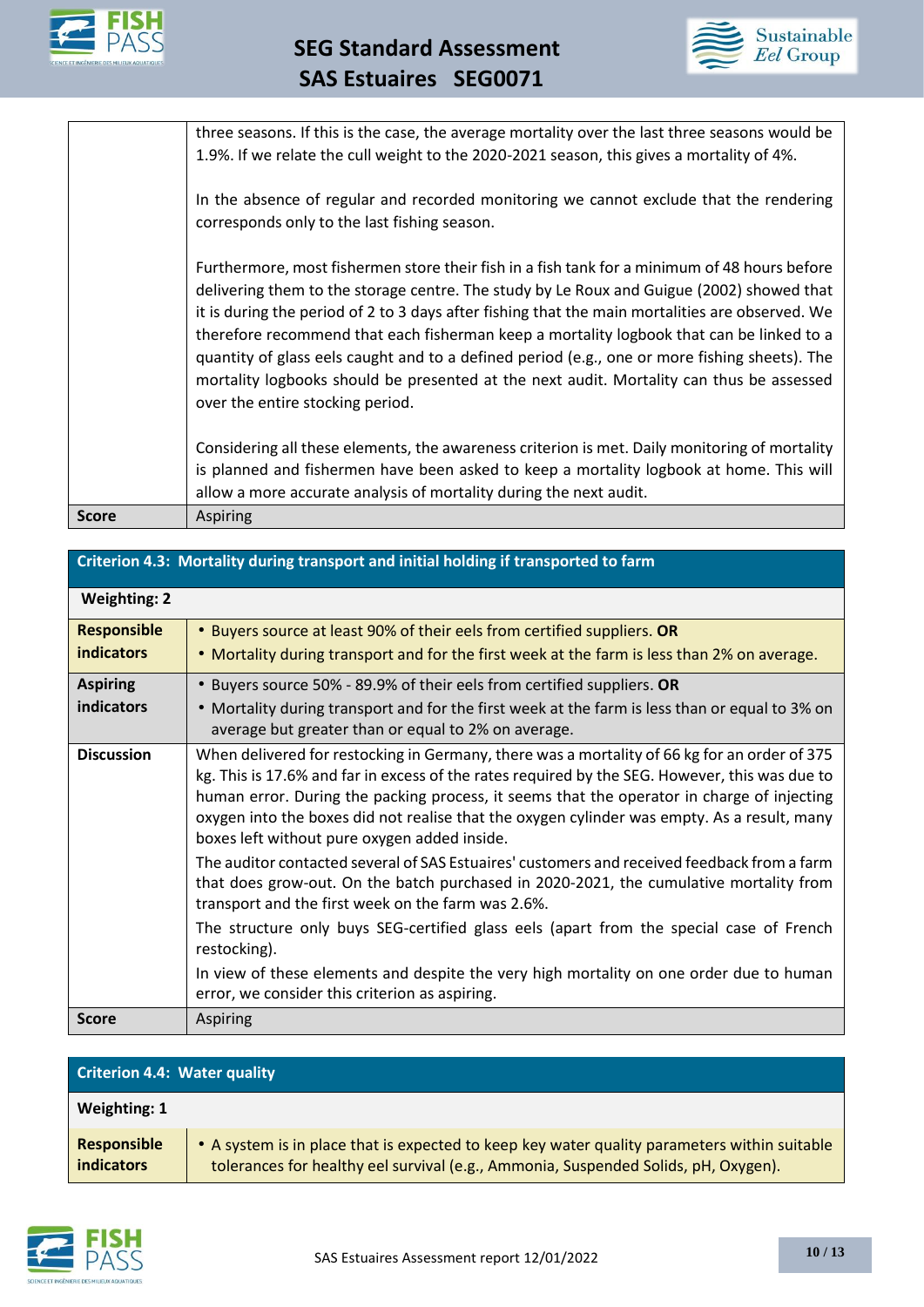

 **SEG Standard Assessment SAS Estuaires SEG0071**



|                               | . Water quality management procedures are in place including regular monitoring of<br>relevant parameters which shows that water quality is always high and stable.<br>. The facility operates a back-up system to ensure that water quality will not adversely affect<br>survival rates in the case of an equipment failure.                                                                                                                                                                                                                                                                                                                                                                                                                                                                                                                                                                                                                                                                                                                                                                                                                                                                        |
|-------------------------------|------------------------------------------------------------------------------------------------------------------------------------------------------------------------------------------------------------------------------------------------------------------------------------------------------------------------------------------------------------------------------------------------------------------------------------------------------------------------------------------------------------------------------------------------------------------------------------------------------------------------------------------------------------------------------------------------------------------------------------------------------------------------------------------------------------------------------------------------------------------------------------------------------------------------------------------------------------------------------------------------------------------------------------------------------------------------------------------------------------------------------------------------------------------------------------------------------|
| <b>Aspiring</b><br>indicators | • A system is in place that is expected to keep key water quality parameters within suitable<br>tolerances for healthy eel survival (e.g., Ammonia, Suspended Solids, pH, Oxygen).<br>• The facility has a minimum of a back-up generator and oxygen supply.                                                                                                                                                                                                                                                                                                                                                                                                                                                                                                                                                                                                                                                                                                                                                                                                                                                                                                                                         |
| <b>Discussion</b>             | The water used is drinking water. When a new tank is put in the water, it is waited 24 hours<br>before placing glass eels in it. More exceptionally, the tank is put in the water in the morning<br>for delivery by the fishermen in the afternoon.<br>In each tank there is a probe to measure the oxygen level and the temperature. Oxygenation<br>of the ponds is done by adding air under pressure continuously. If the safety threshold is<br>exceeded (less than 60% oxygen saturation), electrovalves are activated and oxygen is<br>automatically added. The water temperature is regulated by the outside air, whose<br>temperature is kept constant. An alarm is triggered and warns fishermen if oxygen falls<br>below 60% or up to 120% and if the water temperature reaches the thresholds of 5°C or<br>$10^{\circ}$ C.<br>The oxygen and temperature conditions are automatically recorded on a computer server.<br>The history of these conditions can be consulted per pool on a computer.<br>The pools are also visually monitored on a daily basis and the water is renewed as required.<br>An emergency generator is present and takes over automatically in case of a power cut. |
| <b>Score</b>                  | Responsible                                                                                                                                                                                                                                                                                                                                                                                                                                                                                                                                                                                                                                                                                                                                                                                                                                                                                                                                                                                                                                                                                                                                                                                          |

| <b>Criterion 4.5: Handling and welfare</b> |                                                                                                                                                                                                                                                                                                                                                                                                                                                                                                                                                                                                                                                                                                                                                                               |  |
|--------------------------------------------|-------------------------------------------------------------------------------------------------------------------------------------------------------------------------------------------------------------------------------------------------------------------------------------------------------------------------------------------------------------------------------------------------------------------------------------------------------------------------------------------------------------------------------------------------------------------------------------------------------------------------------------------------------------------------------------------------------------------------------------------------------------------------------|--|
| <b>Weighting: 1</b>                        |                                                                                                                                                                                                                                                                                                                                                                                                                                                                                                                                                                                                                                                                                                                                                                               |  |
| <b>Responsible</b><br><b>indicators</b>    | • Systems are in place and the facility is designed to keep handling to an absolute minimum.<br>• Documented procedures are in place for handling, and handling, where necessary, is<br>careful.<br>• The infrastructure is designed to avoid injuries, and so that the use of nets is rarely<br>necessary. When used, nets are small mesh (1mm maximum).<br>• Eels are moved without being allowed to dry out.                                                                                                                                                                                                                                                                                                                                                               |  |
| <b>Aspiring</b><br>indicators              | • The facility may not be optimally designed, but systems are in place to avoid handling as<br>much as possible within the constraints of the facility.<br>• Handling, where necessary, is carefully planned and executed.<br>• The infrastructure has been optimised as far as possible to avoid injuries.<br>• Nets are small mesh (1mm maximum).<br>• Eels are moved without being allowed to dry out.                                                                                                                                                                                                                                                                                                                                                                     |  |
| <b>Discussion</b>                          | The installation has been designed to minimise fish handling.<br>Fine mesh screens are present in the tanks to prevent them from being sucked in by the<br>water circulation.<br>When buying elvers, a stainless-steel cone is used to drain the elvers.<br>It is intended that the glass eels are taken out of the pond only to package them for sale.<br>However, there may be a change of tank if the physico-chemical conditions have<br>deteriorated or exceptionally to separate SEG and non-SEG batches.<br>When glass eels are handled, two different systems are used:<br>- When a sale leaves in a fish tanker, the drain valve of the tank is used. The tanks have a<br>slight slope and when the valve is opened, the water and glass eels are discharged through |  |

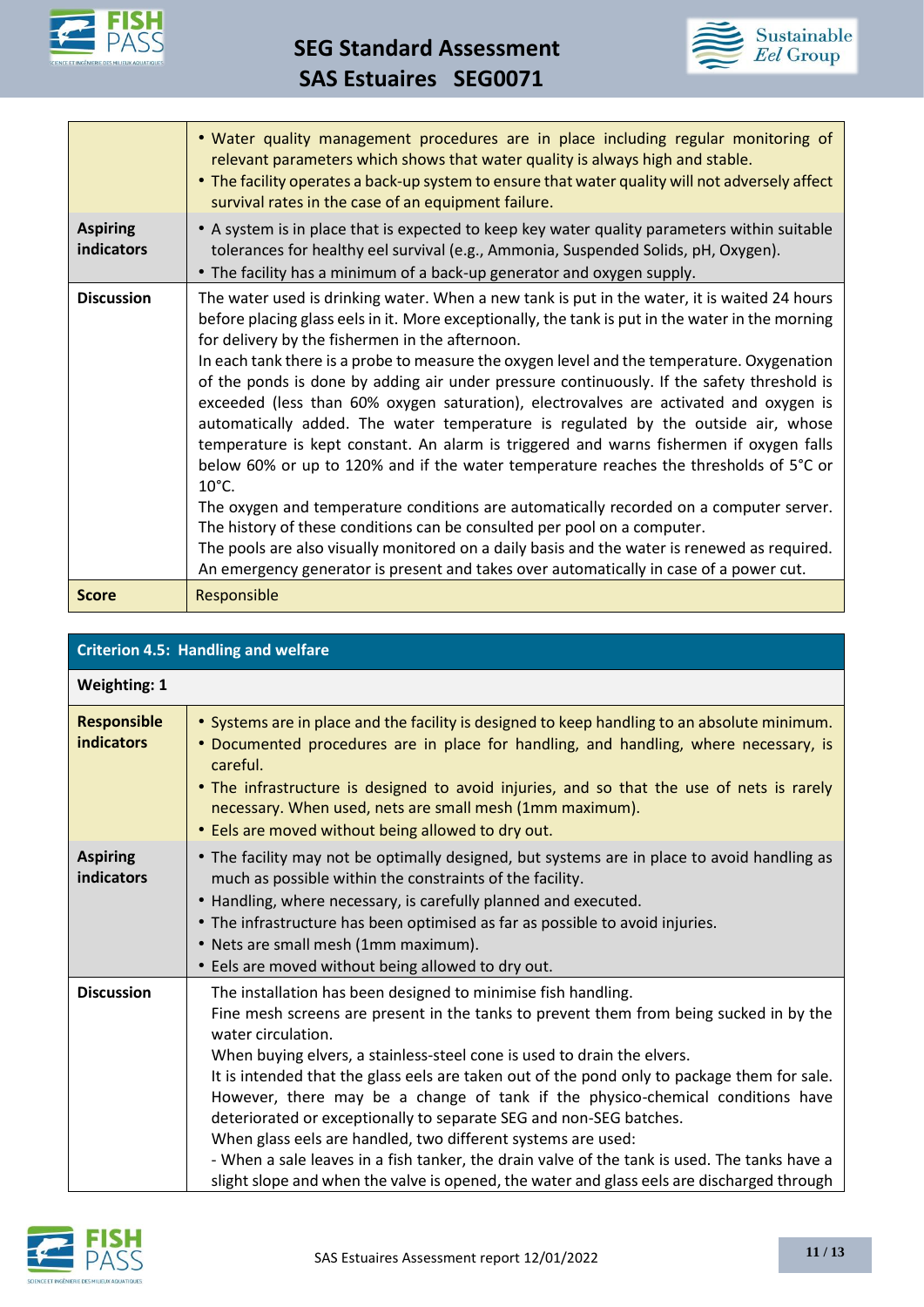



| <b>Score</b> | Responsible                                                                                                                                                                                                                                                                                                                                                                                                                               |
|--------------|-------------------------------------------------------------------------------------------------------------------------------------------------------------------------------------------------------------------------------------------------------------------------------------------------------------------------------------------------------------------------------------------------------------------------------------------|
|              | A written protocol has been created for the 2021-2022 season for the proper handling of<br>glass eels, from arrival in the storage centre to exit from the basins for sale.<br>The transport truck can be parked a few metres from the ponds.<br>The practices are good and documented, so this criterion is considered responsible.                                                                                                      |
|              | a gutter which is extended by a pipe. This pipe reaches a fine mesh screen and the glass<br>eels are then weighed before being placed in the fish tanker.<br>- When transported in polystyrene boxes. In this case, the glass eels are taken directly from<br>the tanks with a fine mesh net and placed in the polystyrene box. This avoids double<br>handling, first through the sieve and then from the sieve into the polystyrene box. |

#### **Criterion 4.6: Transport**

| <b>Weighting: 1</b>                     |                                                                                                                                                                                                                                                                                                                                                                                                                                                                                                                                                                                                                                                                                             |
|-----------------------------------------|---------------------------------------------------------------------------------------------------------------------------------------------------------------------------------------------------------------------------------------------------------------------------------------------------------------------------------------------------------------------------------------------------------------------------------------------------------------------------------------------------------------------------------------------------------------------------------------------------------------------------------------------------------------------------------------------|
| <b>Responsible</b><br><b>indicators</b> | • There is a Transport Plan in place to minimise travel time - this meets the Transport<br>requirements for vertebrates.<br>• Packing is done in a way that minimises handling, time and stress.<br>• Eels are kept cool and wet with an adequate supply of oxygen.<br>• The operator holds the relevant transport authorisations.                                                                                                                                                                                                                                                                                                                                                          |
| <b>Discussion</b>                       | This structure does not deliver live fish itself. Either the customer picks up the glass eels or<br>they use an approved transporter.<br>In case of delivery to France, a Delivery Note is issued. In case of sales abroad, the<br>teleprocedure TRACES (TRAde Control and Expert System) is used.<br>Packaging is carried out in polystyrene crates with a maximum load of 5kg, distributed on<br>3 trays. A bottle of frozen water is placed inside the case, without touching the fish. The<br>elvers are kept wet and oxygen is added before closing the box. The box is then sealed with<br>adhesive tape at the joint between the lid and the box.<br>The criterion is therefore met. |
| <b>Score</b>                            | Responsible                                                                                                                                                                                                                                                                                                                                                                                                                                                                                                                                                                                                                                                                                 |

#### **Criterion 4.7: The required percentage of glass eels is being used for restocking**

| <b>Weighting: 2</b>                     |                                                                                                                                                                                                                                                                                                                                                                                                                                                                                                                                                                                                                                                                   |
|-----------------------------------------|-------------------------------------------------------------------------------------------------------------------------------------------------------------------------------------------------------------------------------------------------------------------------------------------------------------------------------------------------------------------------------------------------------------------------------------------------------------------------------------------------------------------------------------------------------------------------------------------------------------------------------------------------------------------|
| <b>Responsible</b><br><b>indicators</b> | • The buyer can provide documented evidence that they have sold at least 60% for<br>restocking the required target percentage of its glass eels from the last season for the<br>primary purpose of conservation / escapement.<br>• The eels for restocking are representative of the stock - slow growers are not selected.                                                                                                                                                                                                                                                                                                                                       |
| <b>Aspiring</b><br>indicators           | • The buyer can provide documented evidence that they have reserved or made available at<br>least 60% of the required target percentage of its glass eels from the latest season available<br>for the primary purpose of conservation / escapement, $OR$<br>• The buyer can provide documented evidence that it has made available glass eels to the<br>maximum level possible within the constraints of the implementation of the EMP in that<br>country OR<br>• The buyer can provide credible evidence that re-stocking will occur in the forthcoming<br>season.<br>• The eels for restocking are representative of the stock – slow growers are not selected. |
| <b>Discussion</b>                       | For the 2020-2021 season, 64% of glass eels were sold for restocking.                                                                                                                                                                                                                                                                                                                                                                                                                                                                                                                                                                                             |